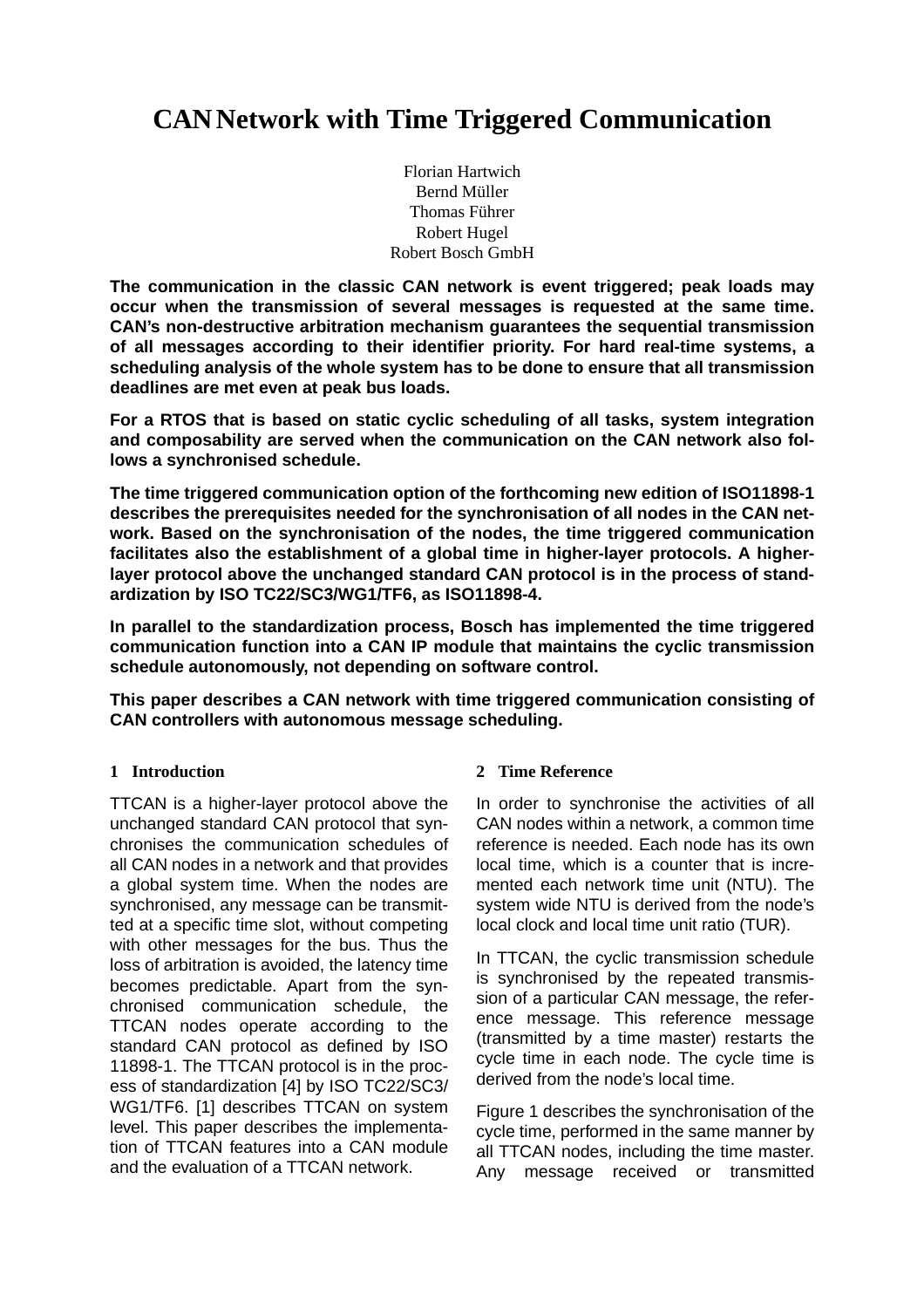invokes a capture of the local time taken at the message's frame synchronisation. This frame synchronisation event occurs at the sample point of each start of frame (SOF) bit and causes the local time to be loaded into the Sync\_Mark register.



<span id="page-1-0"></span>Figure 1: Cycle Time Synchronisation

Whenever a valid reference message is transmitted or received, the contents of the Sync\_Mark register is loaded into the Ref Mark register. The difference between the actual value of the Ref\_Mark and the local time is the cycle time (Cycle Time = Local Time – Ref\_Mark).

# **3 Basic Cycle**

Each reference message starts a new basic cycle; the cycle time counts the time since the start of the basic cycle. The basic cycle consists of several non-overlapping time windows of different size. The sequence of the time windows is described by time marks that define when a time window begins.

The structure of the basic cycle is defined once for the whole TTCAN network. Several basic cycles may be combined to build a matrix cycle or system matrix, the sequence of basic cycles in the matrix cycle is controlled by the reference messages. All possible messages in the TTCAN system are assigned to particular elements (time windows) of the system matrix. The system designer decides whether a time window is an exclusive window (only one particular message may be transmitted in this window), an arbitrating window (messages may arbitrate for bus access), or a free window (may be reserved for further extensions of the network). The automatic retransmission of messages that could not be transmitted successfully is disabled, guaranteeing that messages in exclusive time windows are not delayed by other bus traffic.

A TTCAN node is not required to know the whole system matrix. It is sufficient to implement only that time marks that are necessary to define the time slots for the node's own transmit messages and to check whether received messages have arrived on time. The time marks are compared to the cycle time (see [Figure 1\)](#page-1-0). When the cycle time reaches a time mark, a particular action is triggered.



Figure 2: Scheduling based on Cycle Time

With the exception of the Watch Triggers, all Time Triggers are linked to messages of the CAN node. They either cause the start of the message's transmission or they define when the reception of the message is checked.

The Ref Trigger is linked to the reference message. When the time master transmits a reference message, a new basic cycle starts and the cycle time is reset. A Watch Trigger can only be reached when the reference message is not completed on time; an error handling procedure is initiated.

# **4 Global System Time**

Time triggered CAN will be implemented in two levels. Level 1 is restricted to the cyclic message transfer only, level 2 also supports a global system time. The time master estab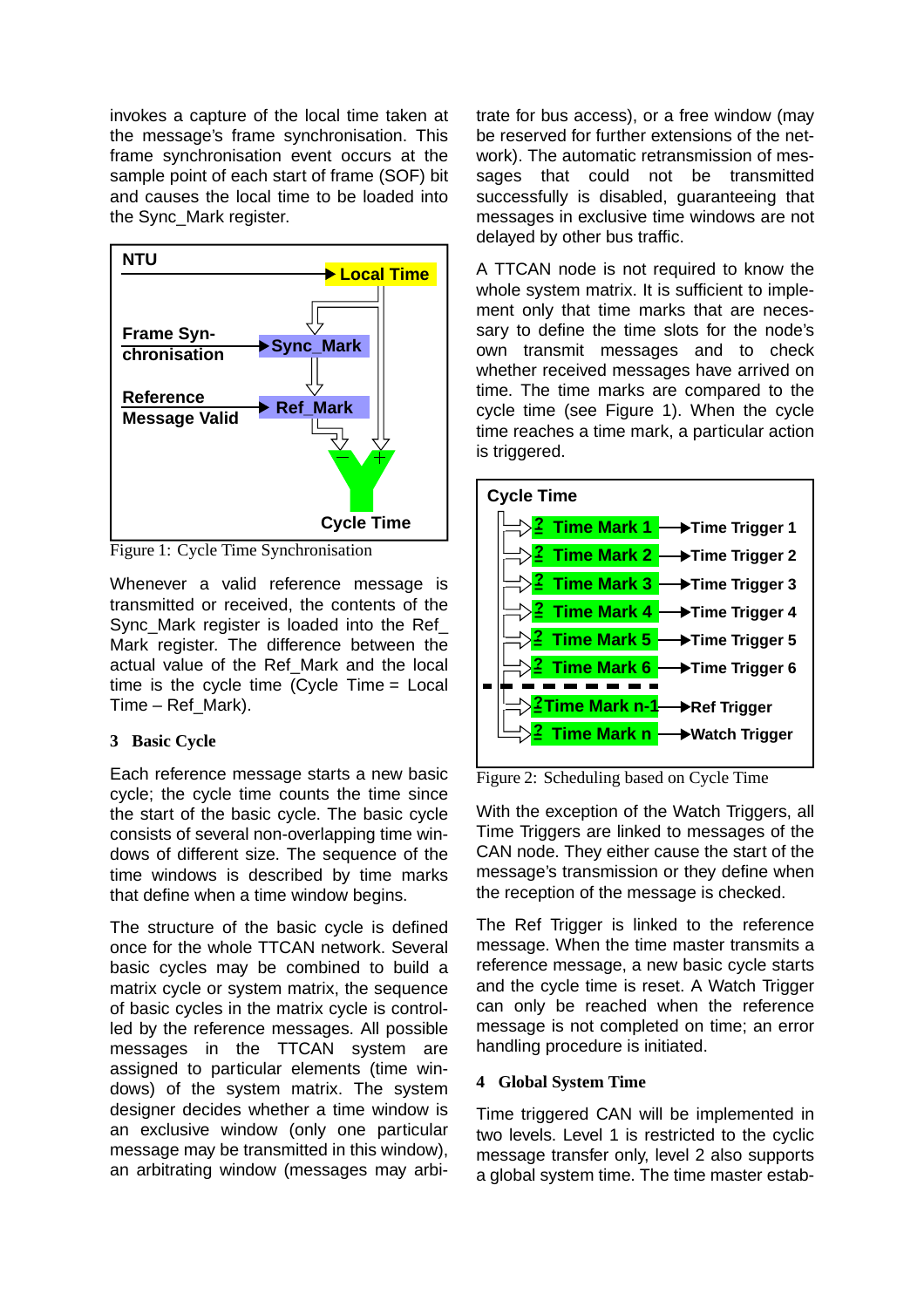lishes its own local time as global time by transmitting its own Ref\_Marks in the reference message, as Master\_Ref\_Marks.



<span id="page-2-0"></span>Figure 3: Generating the Global Time

The time slaves calculate their local time off-set to the global time by comparing (see [Fig](#page-2-0)[ure 3](#page-2-0)) their local Ref\_Mark with the received Master Ref Mark. The node's view of the global time is local time + local offset.



<span id="page-2-1"></span>Figure 4: Drift Compensation

To compensate for slightly different clock drifts in the TTCAN nodes and to provide a

consistent view of the global time, the nodes perform a drift compensation operation (see [Figure 4](#page-2-1)). They compare the length of the basic cycle in local time (Ref\_Mark – previous Ref Mark) with the length of the basic cycle in global time (Master\_Ref\_Mark – previous Master\_Ref\_Mark). The quotient of the two values gives the adapted time unit ratio.

#### **5 TTCAN Implementation**

The cyclic message transfer of TTCAN level 1 can be implemented in software, based on existing CAN modules. Depending on the CAN bit rate and on the number of messages in the system matrix, the software approach may result in a high CPU load. For the evaluation of the TTCAN protocol, the hardware approach was chosen.

In parallel to the standardization process, Bosch develops an IP module that implement the TTCAN protocol. This IP module, the TT\_CAN, is based on the existing C\_ CAN IP module [\[5\]](#page-6-2) and will be available as VHDL code to be synthesized in FPGAs, supporting the development of CAN based time triggered communication networks.

The C CAN consists of the components (see [Figure 5](#page-3-0)) CAN Core, Message RAM, Message Handler, Control Registers, and Module Interface.

The CAN Core performs communication according to the CAN protocol version 2.0, as defined in ISO 11898-1. The bit rate can be programmed to values up to 1MBit/s depending on the used technology. For the connection to the physical layer additional transceiver hardware is required.

For communication on a CAN network, individual Message Objects are configured. The Message Objects and Identifier Masks for acceptance filtering of received messages are stored in the Message RAM.

All functions concerning the handling of messages are implemented in the Message Handler. Those functions are the acceptance filtering, the transfer of messages between the CAN Core and the Message RAM, and the handling of transmission requests as well as the control of the module interrupt.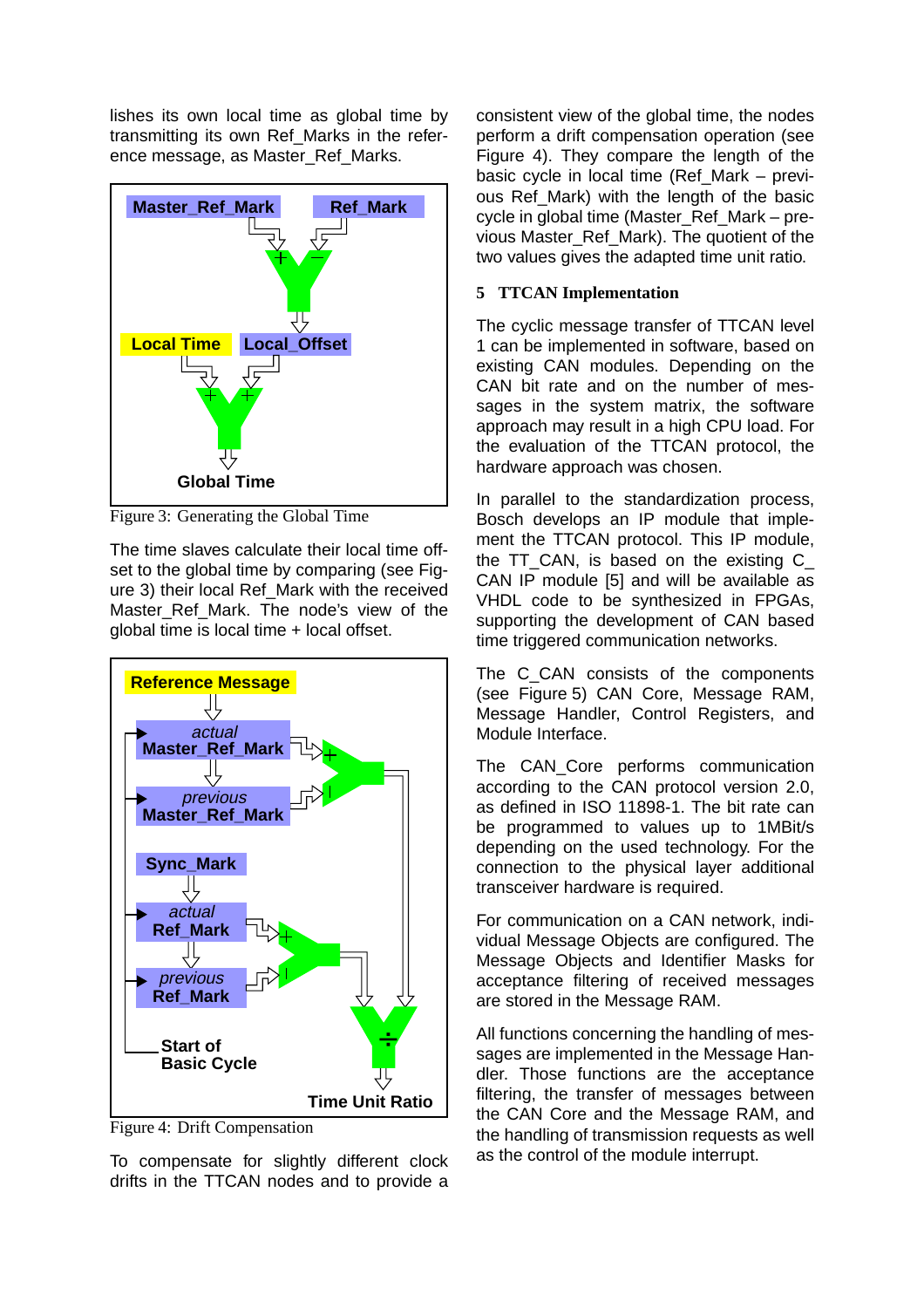The register set of the C CAN can be accessed directly by an external CPU via the module interface. These registers are used to control/configure the CAN Core and the Message Handler and to access the Message RAM.



<span id="page-3-0"></span>Figure 5: Block Diagram of the C\_CAN

Several Module Interfaces are available, including interfaces to ARM, Motorola and Texas Instruments CPUs.

Compared to the C\_CAN, the TT\_CAN is expanded by two functional blocks (see [Figure 6](#page-3-1)), the Trigger Memory and the Frame Synchronisation Entity FSE.

The Trigger Memory stores the time marks of the system matrix that are linked to the messages in the Message RAM; the data is provided to the Frame Synchronisation Entity.

The Frame Synchronisation Entity is the state machine that controls the time triggered communication. It synchronises itself to the reference messages on the CAN bus, controls the cycle time, and generates Time Triggers. It is divided into five blocks (see [Figure 7](#page-3-2)), the Time Base Builder TBB, the Cycle Time Controller CTC, the Time Schedule Organiser TSO, the Master State Administrator MSA, the Application Operation Monitor, and the Global Time Unit GTU.



<span id="page-3-1"></span>Figure 6: Block Diagram of the TT\_CAN



<span id="page-3-2"></span>Figure 7: Frame Synchronisation Entity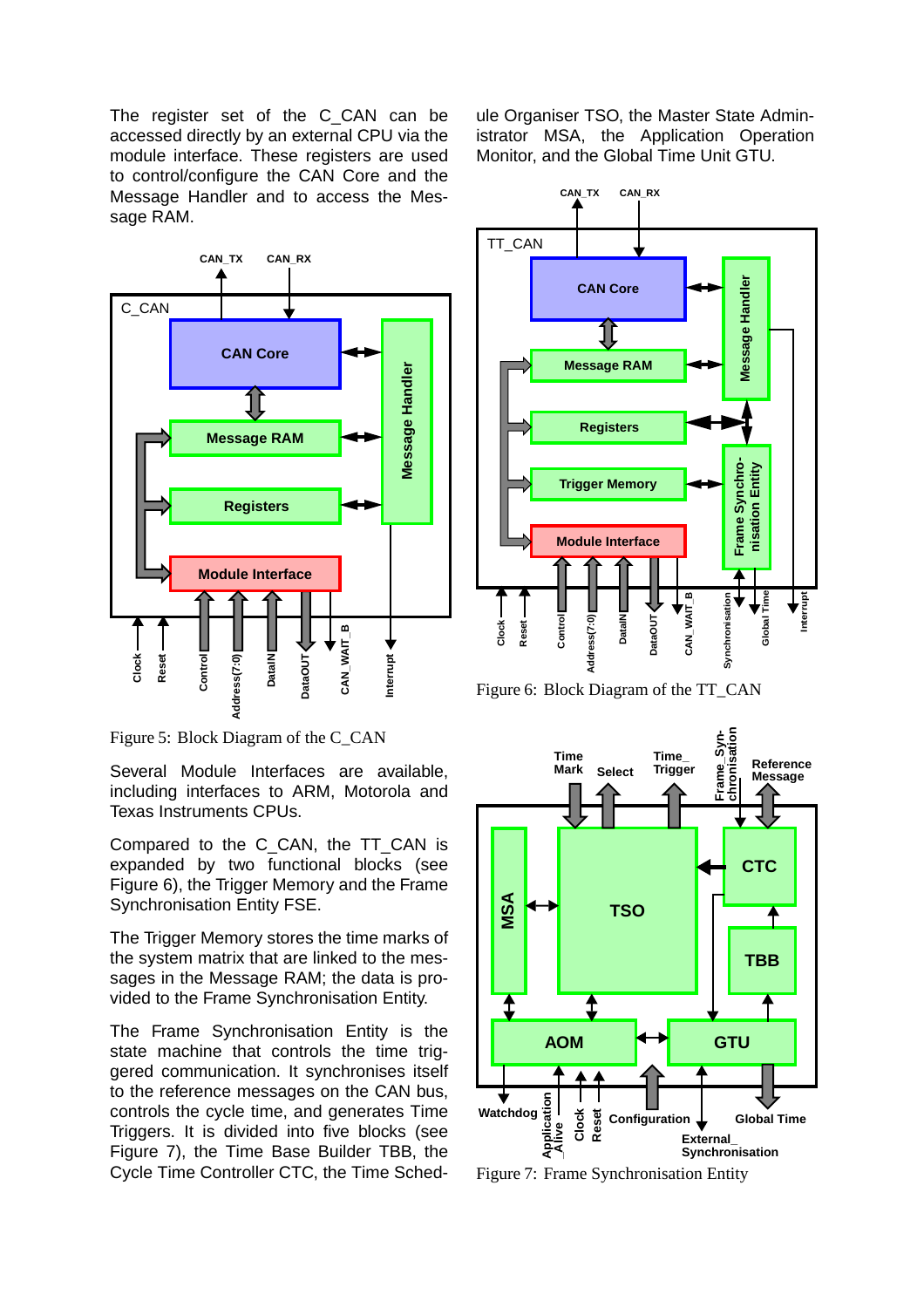Time Base Builder generates the local time from the node's system clock and the time unit ratio. In TTCAN level 1, the TUR is defined at configuration, in level 2, it is continuously adapted by the GTU.

The Cycle Time Controller gets the local time from the TBB, the Frame\_Synchronisation events from the CAN\_Core, and the reference messages from the Message Handler. It captures the Sync\_Mark and the Ref\_Mark to generate the cycle time and controls the sequence of the basic cycles in the matrix cycle. Cycle\_Count (part of the reference message) identifies the actual basic cycle inside the matrix cycle. Depending on whether the node itself is time master (transmitter of reference messages), Cycle\_Count is either generated from a cyclic counter or it is received in the reference message.

The Time Schedule Organiser maintains the message schedule inside a basic cycle and checks for scheduling errors. The schedule is defined by data in the Trigger Memory. The data consists of time mark (measured in cycle time), and function (trigger for transmission or check of reception), and is linked to a message in the Message RAM. The same time mark may be, selected by Cycle\_ Count, defined for different messages at different basic cycles of the matrix cycle. Other time marks are defined for the Ref Trigger and the Watch Trigger. The TSO compares the time marks with the cycle time and activates the Time Triggers for messages with matching time marks. The function of the TSO depends on the actual operating state; transmissions are disabled when the node is not synchronised to the system. If the node is time master, the Ref Trigger causes the reference message to be transmitted. The Watch Trigger becomes active at the end of a basic cycle, when the expected start of a new basic cycle (completion of a reference message) does not occur. This event is causes the MSA to change the operating state.

The Master State Administrator controls the FSE's operating state. The operating state depends on whether the node is synchronised to the network, whether it is (trying to become) time master or whether it is a backup time master. The synchronisation

state differentiates between synchronising after the initialisation, the active mode, the loss of synchronisation, and the fault recovery. The function of the other blocks is monitored. In case of errors, transmissions are disabled and the master state is resigned

The Application Operation Monitor checks the function of the application program. The application controller has to serve the Application\_Alive input regularly. If the application program fails, the application watchdog causes the MSA to disable all transmissions, preventing invalid data to disturb the system.

The Global Time Unit (TTCAN level 2 only) generates the node's view of the global time and controls the drift correction of the local time. When the node is the first time master of the network, the node's local time is the global time. When the node is not operating as time master, the difference between local Ref\_Mark and Master\_Ref\_Mark received in the reference message is compared and defines the actual offset between the local time and the global time. The actual offset is updated at each start of a basic cycle; when the node becomes time master, the last offset is kept, avoiding a discontinuity in the global time. The Global\_Ref\_Mark (captured in global time) is provided as Master\_Ref\_Mark for reference messages to be transmitted.

The GTU compensates the drift between the local time and the global time by calibrating the local time. If the node itself is the time master, no calibration is done. Each time a reference message is completed, the actual length of the base cycle is measured in local time (Ref\_Mark - previous Ref\_Mark) and in global time (Master\_Ref\_Mark - previous Master\_Ref\_Mark). The difference between the two measured values divided by the length of the base cycle shows the factor by which the local time has to be calibrated in order to compensate the drift. The compensation is performed by adapting the TUR the TBB uses to generate the local time from the node's system clock. The calibration process is on hold when the node is not synchronised to the system and is (re-)started when it (re-)gains synchronisation.

Frequent significant changes in the measured drift indicate an unreliable local time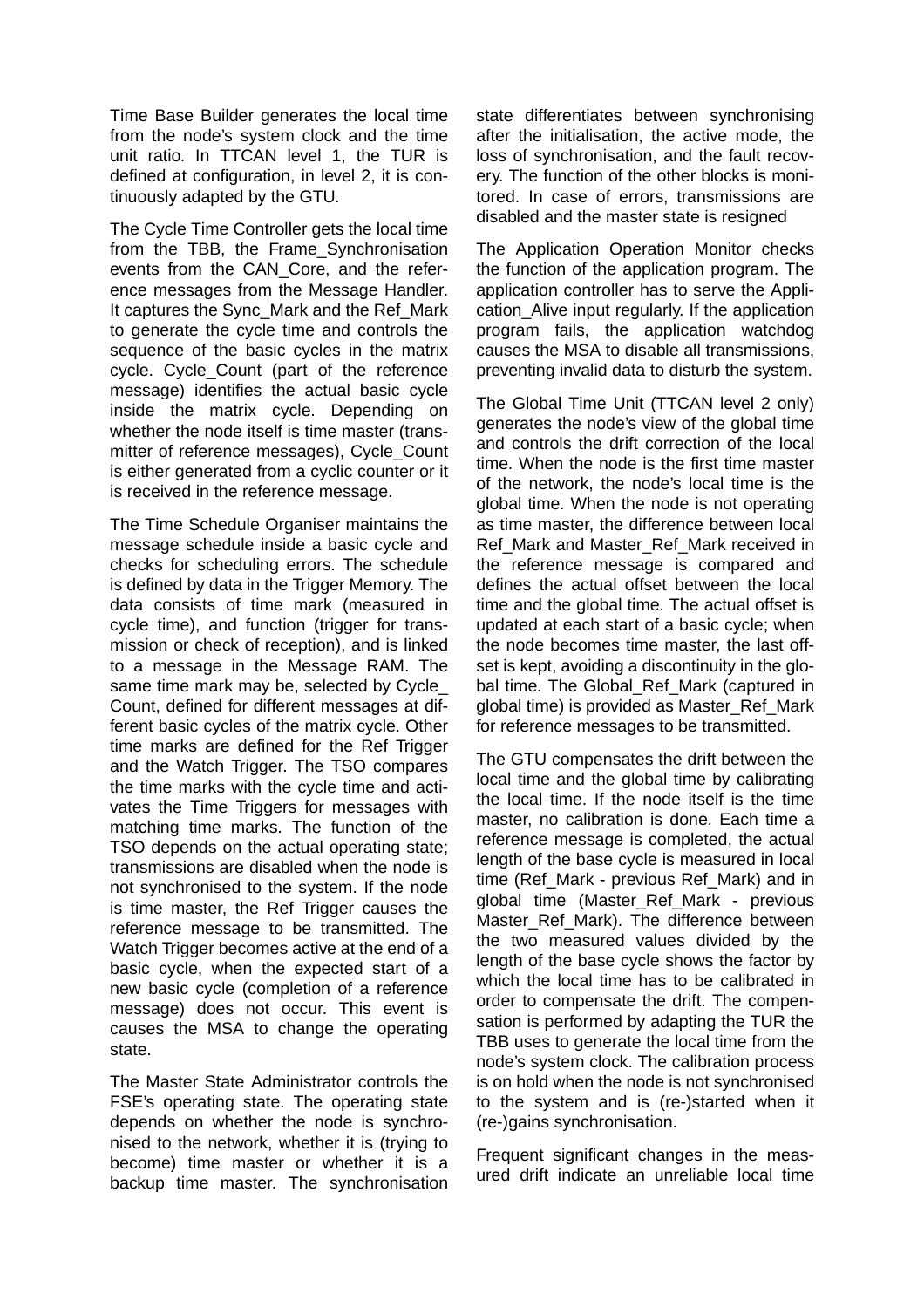base. Time base errors are signalled to the MSA, causing it to stop all TTCAN operations.

In order to synchronise different TTCAN networks, or to provide a physical time base, the global time may be synchronised (via the time master) to an external clock, e.g. GPS.

The TTCAN implementation is done in two steps. In the first step, only level 1 is implemented, without the global system time and drift compensation of level2.

In the second step, after the evaluation of the TT\_CAN IP module in a TTCAN network, a global time unit will be added to the module.

## **6 TTCAN Network**

The first TTCAN network is build using Bosch's CAN IP evaluation boards (see [Fig](#page-5-0)[ure 8](#page-5-0)). The boards have been developed for the analysis of the CAN IP modules A\_CAN, C\_CAN and CAN\_Gateway. The IP modules are synthesized into an FPGA (Field Programmable Gate Array); the boards provide storage for an application program to be run on a Motorola HC08AZ0 CPU and different CAN transceivers (high-speed and lowspeed CAN buses). Up to three CAN transceivers are available for Gateway implementations. An emulator may be connected to P4/P5 for software development.



<span id="page-5-0"></span>Figure 8: CAN IP Evaluation Board



<span id="page-5-1"></span>Figure 9: TTCAN Network

The TTCAN network for the evaluation of the first TT\_CAN IP module implementation consists of (see [Figure 9\)](#page-5-1) three CAN IP evaluation boards acting as TTCAN nodes and one CANalyzer tool used to monitor the CAN bus traffic or to disrupt the time triggered message schedule.

The CANalyzer tool is a standard CAN network analysis tool, not modified for TTCAN.

The different application programs on the CAN evaluation boards control the TT\_CAN IP modules and provide initialisation data.

All three TTCAN nodes may become time master, their time master priority is defined by their reference message identifiers.